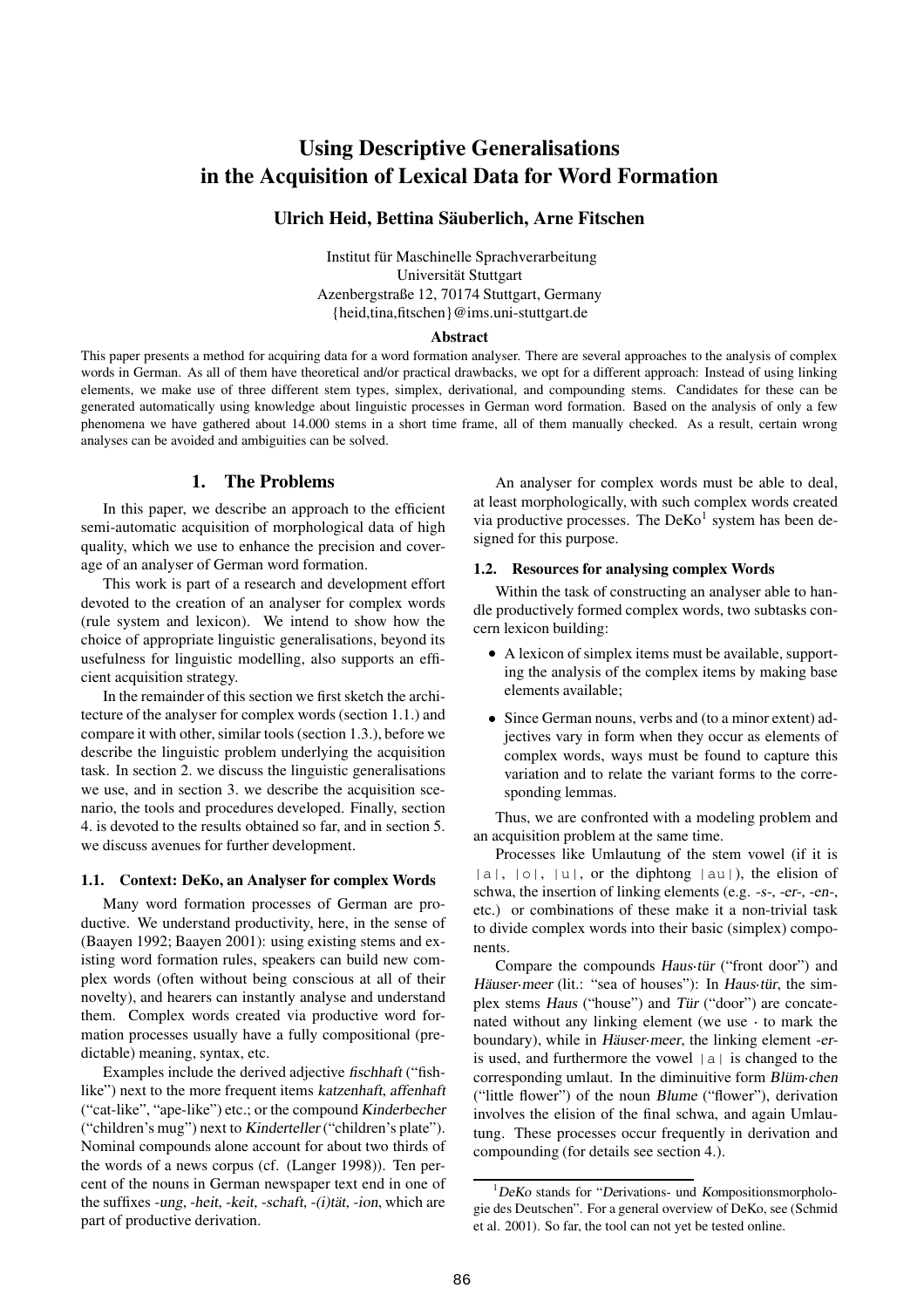### **1.3. Approaches to the Analysis of complex Words**

There are different ways to deal with German compounding, and some of them have been implemented.

- (a) Complex words found in very large corpora may be listed, and the system only retrieves those items (and their analyses) which are contained in its lexicon ("lexicon approach"): this approach deliberately ignores productively constructed new items, providing, however, the possibility to produce highest quality output (manually corrected before admitted to the lexicon).
- (b) Linking elements, elision and modification operations may be listed, and a rule system may be designed to apply them, possibly in combination. When a previously unseen complex word is encountered, the rules are applied until possible base forms are found ("rule approach").
- (c) Wherever regular, knowledge about linking elements, as well as about elision and Umlautung may be noted together with paradigms of bases or with affixes ("subregularity approach"). For example, one may note that -ung takes -s- as a linking element when showing up as non-head of a compound, or that the affix -lich tends in most cases to enforce Umlautung (blau/bläulich, "blue/bluish").

Table 1 contains analyses of a few complex words, including productively constructed ones which are most likely not attested in corpora (they have English paraphrases in quotes). The analyses come from Gertwol<sup>2</sup>, Word Manager<sup>3</sup>, and DeKo. They allow us to draw conclusions as to which approach is followed by the systems.

The examples in (1a-d) in Table 1 test for compounds and their linking elements<sup>4</sup>. (1b) is not attested but possible, whereas (1d) is impossible, because Hund has never been found with -es- as a linking element (thus the form is not analysed by DeKo). If Lingsoft analyses (1d) as if it were correct, this may be evidence for the rule approach. The examples in (2), (3) and (4) concern derivation, with the (a)-type examples attested and the others being possible words. The unavailability of analyses for (2b), (4b, c), as well as for (1b, c) in WordManager seems to indicate quite clearly the lexicon approach<sup>5</sup>.

<sup>4</sup>In Table 1, "+" in a cell indicates that the tool produces the intended analysis; "–" indicates that no analysis is produced. English translations in quotes ("...") indicate non-attested items. Note that we use this latter convention throughout the figures.

<sup>5</sup>In fact, the public version of WordManager is indeed lexiconbased. It covers over 150.000 lemmas, as found in a very large newspaper corpus; a version which models productive wordformation is available internally (personal communication, Prof. Domenig, Canoo Engineering AG, December 2000).

If the lexicon approach is of limited use for the analysis of productively constructed words, the rule approach, on the other hand, is likely to accept too many, and possibly wrong items (see example 1d) or to lead to wrong analyses (e.g. Bau erhaltung, "building maintenance" would receive a second, wrong, analysis as Bauer haltung ("farmer's posture")). A merely rule-based approach would assign the compound Vergnügungs tempel ("amusement hall") two analyses: "Vergnügung ("amusement") +  $s$  + Tempel (lit: temple, here: hall)", and "Vergnügung + Stempel (rubber stamp)", without any linking element.

The subregularity approach, however, is rather complex and unhandy for both modeling and acquisition, since it relies on subregularities for both stems (and their paradigms) and affixes, both of which have numerous exceptions. -lich, for example, is often a trigger for Umlautung (blau/bläulich, see above), but not always: Frau/fraulich ("woman/feminine, womanly") without Umlaut, but Jungfrau/jungfräulich/\*jungfraulich ("virgin"/"virginal") obligatory with Umlaut.

Instead of the three approaches mentioned above, we have opted for another one, based on Fuhrhop (1998)'s notion of different types of stems.

### **2. Accounting for Stem Variation in German**

The problems of lexical modelling of the formal variation in German nouns, verbs and adjectives, depending on their use as simplex items or in derivation or compounding seem to be best captured by the notion of stem types introduced by Fuhrhop (1998). Following her work, we do not assume the existence of (theoretically not well motivated) linking elements, but we assume that there are different types of stems: next to the simplex stem, there may be separate derivational and/or compounding stems.

#### **2.1. Three Kinds of Stems**

The variation between simplex, derivational and compounding stem is encountered with free morphemes as well as with bound morphemes (e.g. affixes, such as -ung, have a form -ungs- when they appear as a non-head element of a compound, see Table 5 below for details). Table 2 shows simplex, derivational and compounding stems, along with examples.

As Table 2 shows, some items (e.g. Hund), but not all have different forms for the three types of stems (e.g. blau). These stems must be listed in the lexicon of the analyser.

This approach does not provide an explanation for the fact that there may be several derivational or compounding stems for one lexeme: Kind has Kinds-, Kinderand Kindes-, as in Kinds tod ("cot death"), Kinder garten, Kindes entführung ("child kidnapping"). We classify all three stems as compounding stems (the derivational stem is Kind-, cf. kind lich, kind isch, Kind chen ("childlike", "childish", "little child")). This procedure is sufficient for the purpose of analysis<sup>6</sup>.

<sup>&</sup>lt;sup>2</sup>See e.g. (Koskenniemi and Haapalainen 1996); we used the demonstrator at the following URL (as of 20.3.2002): http://www.lingsoft.fi/cgi-bin/gertwol

<sup>&</sup>lt;sup>3</sup>See e.g. (Domenig and ten Hacken 1992); we used the demonstrator at the following URL (as of 20.3.2002): http://www.canoo.com

<sup>&</sup>lt;sup>6</sup>Although it is not for generation; it also accepts ungrammatical forms, such as \*Kindes garten; to avoid this, we may take the compounds with -s- and -es- as lexicalised (listed), only those with the -er- stem being indeed productive.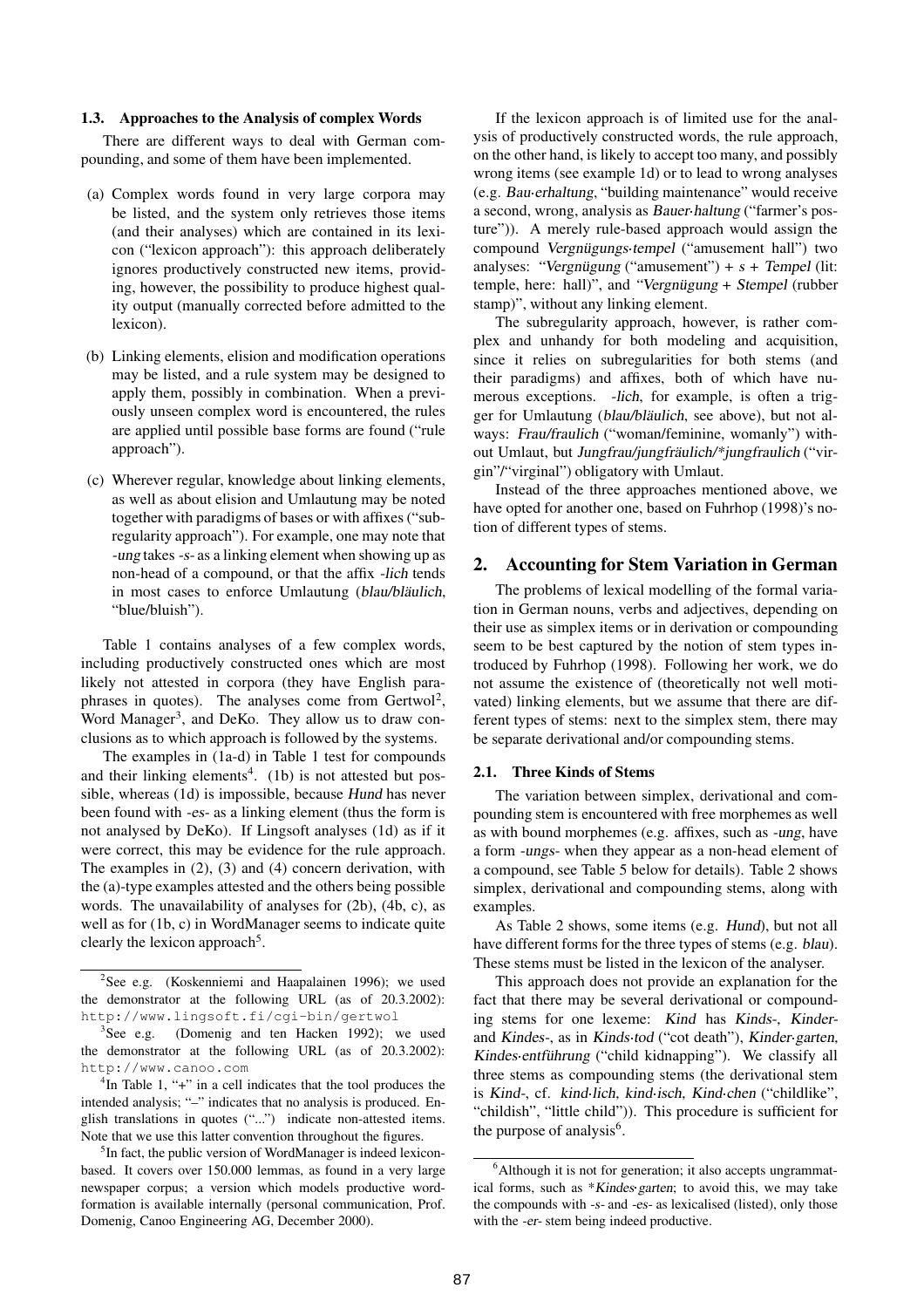| No.          | Candidate word  | EN paraphrase       | Lingsoft  | WordMngr  | DeKo         |
|--------------|-----------------|---------------------|-----------|-----------|--------------|
| 1a           | Hundekuchen     | dog biscuit         | +         | $^+$      | $\mathrm{+}$ |
| b            | Hundetorte      | "dog cake"          | $\,^+$    |           | $^{+}$       |
| $\mathbf{C}$ | Hundenapf       | dog's bowl          | $\,^+$    |           | $\,{}^+$     |
| d            | *Hundesnapf     | "dog's bowl"        | $\ddot{}$ |           |              |
| 2a           | Studentenschaft | student body        | $\ddot{}$ | $\ddot{}$ | $\div$       |
| b            | Maurerschaft    | "bricklayers' body" |           |           | $\div$       |
| 3a           | katzenhaft      | cat-like            | $\div$    | $^{+}$    | $^{+}$       |
| b            | fischhaft       | "fish-like"         |           | $\div$    | $\div$       |
| 4a           | lesbar          | readable            | $^{+}$    | $^{+}$    | $^{+}$       |
| b            | schreibbar      | "writeable"         |           |           |              |
| $\mathbf{C}$ | schmeckbar      | "tasteable"         |           |           |              |

Table 1: Complex words and their analyses in Gertwol, WordManager and DeKo.

| Word formation | Category | free/ | Simplex  | Comp./Der. | Examples           | EN paraphrase                 |
|----------------|----------|-------|----------|------------|--------------------|-------------------------------|
| type           |          | bound | stem     | stem       |                    |                               |
| Derivation     | noun     | free  | Hund     | Hünd-      | hündisch           | servile                       |
|                |          | bound | -tion    | -tiön-     | Informatiönchen    | "little piece of information" |
|                | verb     | free  | send(en) | send-      | Sendung            | broadcasting                  |
|                | adj.     | free  | blau     | bläu-      | bläulich           | bluish                        |
| Compounding    | noun     | free  | Hund     | Hunde-     | Hundekuchen        | dog biscuit                   |
|                |          | bound | -tion    | -tions     | Informationssperre | news blackout                 |
|                | verb     | free  | send(en) | sende-     | Sendezeit          | broadcasting time             |
|                | adj.     | free  | blau     | blau       | blaugrau           | blue-grey                     |

Table 2: Example data for simplex stem, derivational and compounding stem

#### **2.2. Selectional Properties of Affixes**

It is a well established fact that derivational affixes select bases by category: e.g. -bar ("-able") combines productively only with (transitive) verbs.

But there are other properties which play a role in the selection behaviour of affixes. One of them is the stem type: the affix -lich, for example, combines with the derivational stem, the same way as -lein, -chen and other affixes do. A few derivational affixes, however, select the compounding stem, the same one as used in compound formation. Examples are -haft, -los or the "semiaffixes" (-frei, -freudig, . . .): Bauer/bauern haft, bauern los ("farmer"/"farmer-like", "free of farmers"), with the same stem as Bauern haus ("farmhouse"). For each derivational affix, the stem type which it selects can be identified (prominent examples are given in Table 3).

Some affixes in addition select only native (e.g. -lich) or only neoclassical stems (e.g. -abel), whereas others take bases of both types (e.g. -isch).

## **3. Acquisition of Stem Data**

In the perspective of a stem-oriented approach to the analysis of complex words, which follows the descriptive work of Fuhrhop (1998), the acquisition problem is reduced to the task of finding, for each noun, verb and adjective lemma, next to the simplex stem also the derivational and compounding stem(s).

| Selected  | Selected  | Affix             | Examples                |
|-----------|-----------|-------------------|-------------------------|
| category  | stem type | expl              | (base/complex word)     |
| noun      | deriv.    | $-$ chen $N$      | Bauer/Bäuerchen         |
|           |           | $-\text{lein}_N$  | Katze/Kätzlein          |
| noun      | comp.     | -schaft $_N$      | Student/Studentenschaft |
|           |           | -tum $_N$         | Bauer/Bauerntum         |
| adjective | deriv.    | -lich 4           | rot/rötlich             |
|           |           | $-\text{eln}_V$   | schwach/schwächeln      |
| adjective | comp.     | $-$ heit $N$      | schwach/Schwachheit     |
| verb      | deriv.    | $-$ lich $\alpha$ | kaufen/käuflich         |
|           | comp.     | $-willig_A$       | kaufen/kaufwillig       |

Table 3: Examples of affixes classified by their selection in terms of category and stem type of the base

### **3.1. Architecture**

The principle of the acquisition architecture is quite simple. The procedures rely on the existing linguistic resources, i.e., a dictionary of about 20.000 simplex lemmas<sup>7</sup> and knowledge about morphophonological restrictions for affixes. The tool suite is schematized in Figure 1.

Candidates in our acquisition experiments come from a list of 2.14 million word form types extracted from corpora of news texts totalling about 200 million word forms.

 $7$ The lexicon contains in total about 45.000 lemmas of which a large portion are complex items which are lexicalised and therefore listed. For more information on the lexicon see (Lüdeling/Fitschen 2002).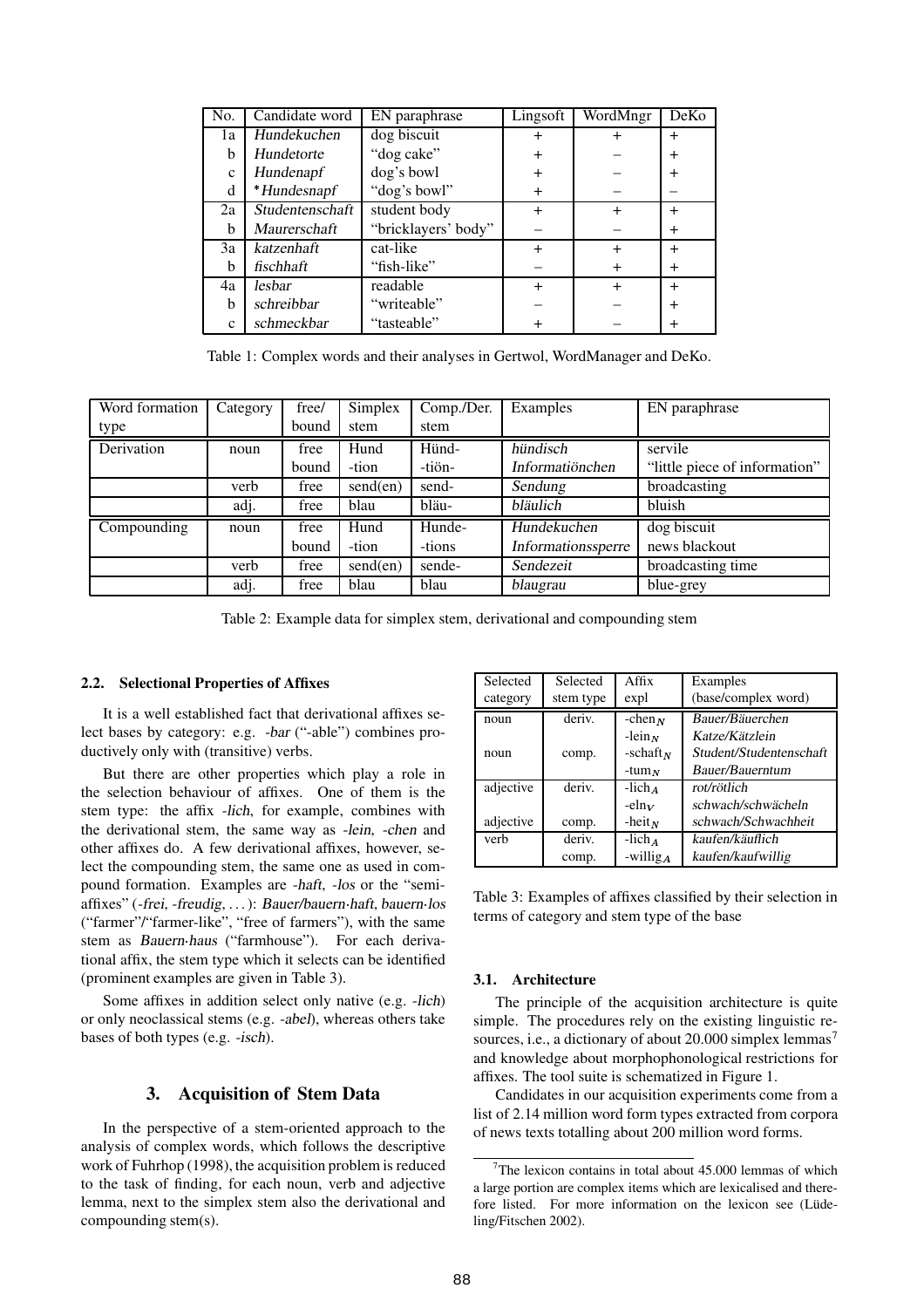

Figure 1: Tools used for the acquisition of compounding and derivation stems: use of the standard knowledge sources of the DeKo system: simplex stem lexicon and morphophonological rules

Derived words are grouped by suffix (e.g. all words ending in -lein together), compounds are processed by a rough decompounding heuristic, to remove compounds with complex non-heads from the candidate list $8$ . Thereafter, the candidates are split into head and non-head, and non-heads are analysed morphophonologically(e.g. to "undo" Umlautung), in order to relate them to known simplex stems. This provides tuples of the following:

- corpus word analysed;
- form of the non-head found in the corpus word (i.e., derivation or compounding stem);
- candidate lemma of the non-head as derived by morphophonological rules and cross-checked for category and lemma status in the simplex dictionary.

#### **3.2. Presentation for Manual Checking**

The data produced by means of the tool suite shown above are rearranged for manual checking: the material is grouped by lemmas(cf. the two lines for Auto ("car"), from derived forms with -chen and -lein) and the person in charge of checking only needs to mark wrong stem hypotheses, as shown in Figure 2.

For manual checking of compounding stems, an Emacs mode has been designed. In the upper half of a split screen, the potential stems are displayed with the corpus frequency of their use as non-head in the 200 million word corpus (see Figure 3 for two sample lines with markings<sup>9</sup>). The corresponding examples are displayed underneath. For each stem, there are four actions: mark as "correct", mark as "wrong", or go to next or previous stem. Thus, a large candidate list can be processed in a fast, easy and accurate way.

30.214 stem candidates had to be manually checked. From these, 12.350 have been marked as valid non-heads, whereas 17.864 forms cannot function as compounding stems.

 $9^9$ The annotation "[p]" is provided by the tool to indicate paradigmic forms (plural, genitive, etc.).

### **4. Results**

#### **4.1. Overview**

We have so far identified about 12.350 compounding stem forms for about 10.000 different noun lemmas, and about 1.800 derivation stem forms. The results were obtained with little effort. More corpora, including terminological ones, will be processed soon.

For example, for the noun Gott, ("god") we have three different compounding stems:

- Gott- (as in Gott vater ("godfather")),
- Gottes- (as in Gottes furcht ("godliness")),
- Götter- (as in Götter speise ("ambrosia")).

In addition, the lexical entry for Gott includes two derivation stems:

- $\bullet$  Gott- (as in Gott heit ("deity")),
- Gött- (as in gött lich ("divine")).

All stems proposed by the automatic acquisition system have been manually checked; derivational stems are hypothesized with very high accuracy, and the compounding stem candidates are of acceptable quality as well.

In many cases, we get multiple evidence for one stem hypothesis: for example, the derivation stem schwäch- for the adjective schwach ("weak") is present in schwächeln $_V$  ("be somewhat weak"), schwächen $_V$  ("weaken"), Schwäche $_N$  ("weakness"), schwächlich $_A$  ("somewhat weak"). When we have several word types which can be seen as converging evidence for one stem hypothesis, but no evidence of another hypothesis, as in the cases of Vergnügungstempel or Hundes- discussed above, we have at least good reasons for excluding the non-attested forms.

### **4.2. Improving Disambiguation Power**

On the basis of stem data (and knowledge about the morphological structure of the word in question), false ambiguities at the level of compound components can be solved easily; more examples of the kind of Vergnügungstempel are given in Table 4, below. Note that the heads under hypothesis 2 in the table, i.e. Teller ("plate"), Teig ("dough"), Samt ("velvet"), Tat ("act"), Haltung ("posture"), Tand ("trash") and Aal ("eel"), are all well-formed

<sup>&</sup>lt;sup>8</sup>The assumption is that compounds behave the same way as their bases with respect to compounding and derivation stems: Buch – Büchlein ("book", "little book") and Sparbuch – Sparbüchlein ("savings book" etc.) behave the same way, so Sparbuch can be removed (as redundant) from the candidate list for buch/büch; we are aware that there exist a few exceptions to this heuristic, as Frau – fraulich vs. Jungfrau – jungfräulich, \* jungfraulich indicates.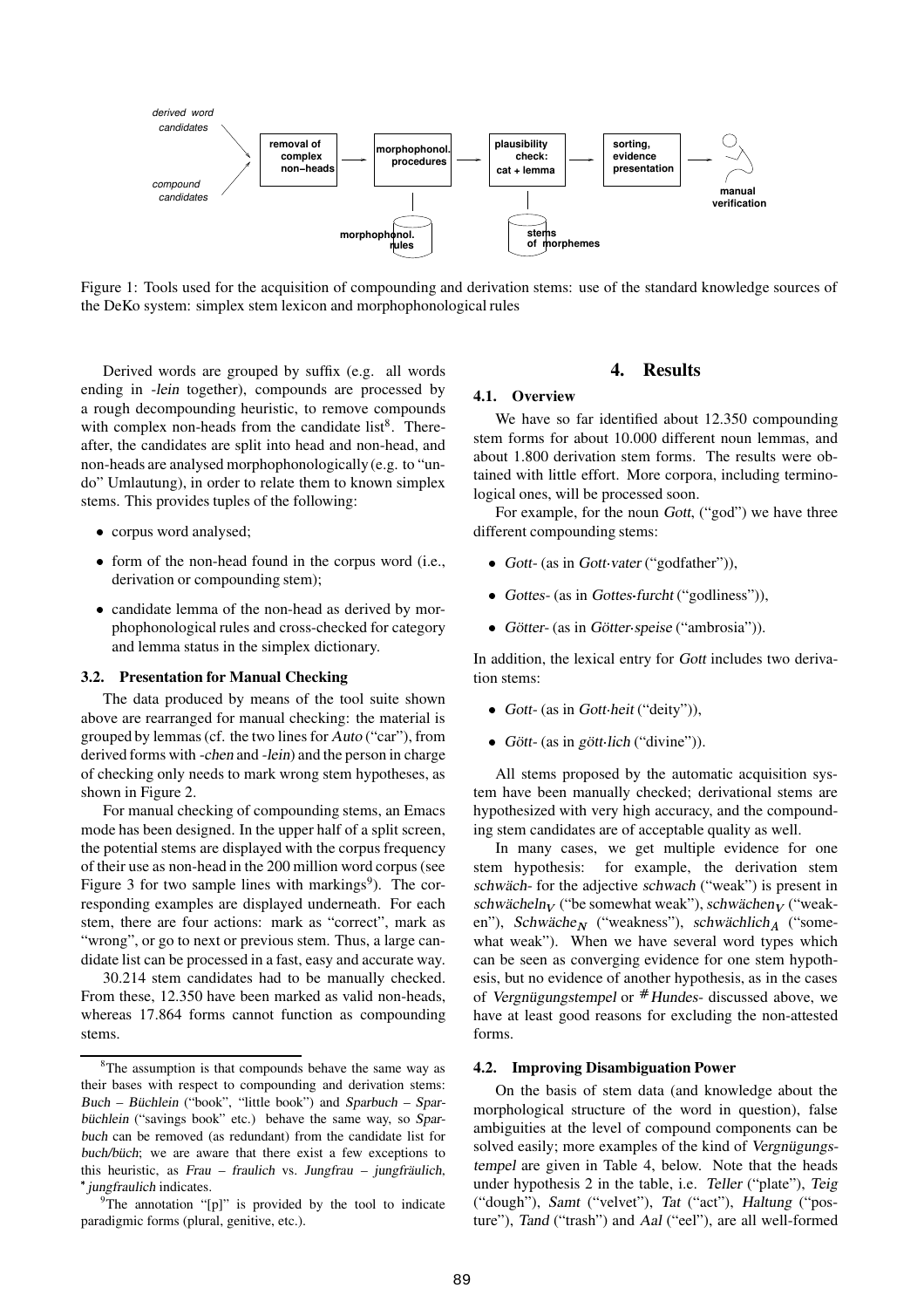| Corpus word  | Proposed analyses                         | Lemma hyp. | Deriv. Stem |
|--------------|-------------------------------------------|------------|-------------|
| Aufständchen | Aufstand[nomen][masc][++]chen[suffix]     | Aufstand   | Aufständ    |
| Aufsätzchen  | Aufsatz[nomen][masc][++]chen[suffix]      | Aufsatz    | Aufsätz     |
| Auftrittchen | Auftritt[nomen][masc][++]chen[suffix]     | Auftritt   | Auftritt    |
| Ausflügchen  | Ausflug[nomen][masc][++]chen[suffix]      | Ausflug    | Ausflüg     |
| Auspüffchen  | Auspuff [nomen] [masc] [++] chen [suffix] | Auspuff    | Auspüff     |
| Autochen     | Auto[nomen][neut][++]chen[suffix]         | Auto       | Auto        |
| Autolein     | Auto[nomen][neut][++]lein[suffix]         | Auto       | Auto        |
| Baqqerlein   | Bagger[nomen][masc][++]lein[suffix]       | Bagger     | Baqqer      |
|              |                                           |            |             |

Figure 2: Examples of the input to manual correction (left) and the (processed) result: derivation stems of nouns



Figure 3: Screen shot of the Emacs mode for manual correction of compounding stems, with markings

nouns; however, the compound stem hypotheses for examples (1) through (5) under hypothesis 2 are wrong.

Table 4 also contains examples of cases where the ambiguity cannot be solved with our approach (examples (6) to  $(8)$ , marked with " $(+)$ " on the wrong but possible analysis). In  $#Antrags-teller$ , the compound stem hypothesis is not wrong, as Antrags formular ("application for<sup>m</sup>"), Antrags frist ("deadline for application") show. Similarly, Generals- is found in Generals uniform ("general's uniform"), Generals besprechung ("general's conference"). In the case of Kursaal, Kurs- can indeed not be a compound stem of Kur ("cure"), but it is a compound stem of Kurs ("rate"). To decide that the second hypothesis for the analysis of the examples (6) to (8) in Table 4 is unacceptable, we need world knowledge rather than linguistic knowledge.

We have extracted noun+noun compounds from a 200 million word corpus with ambiguous analyses in the abovementioned sense. Among the top 150 ambiguous items, sorted according to their frequency of occurrence in the corpus (these items have a total frequency of 72.795 in 200 million), only 17 ambiguities could not be resolved with the methods described here; thus 88,67 % of the types from this small sample are analysed correctly.

### **4.3. Improving Generalisation Power**

Moreover, we can generalise over large portions of the complex vocabulary, by formulating entries for the derivational and compounding stems of affixes: the stems are inherited from the affixes (i.e. the derivational heads) to the derived words. Examples of a few frequent affixes are given in Table 5, below, along with the type frequency of the compounds where they occur as non-heads, as well as with the token frequency of the respective compounds, each within our 200 million words news corpus. In addition, we give one example of each type.

These types alone make up for 14 % of all noun+noun compounds in our corpus.

## **5. Conclusion**

We discussed a tool suite for the semi-automatic acquisition of morphological data for an analyser of complex words. The approach taken is based on Fuhrhop (1998)'s distinction of simplex stems, derivational stems and compounding stems. The tools provide hypotheses of high qual-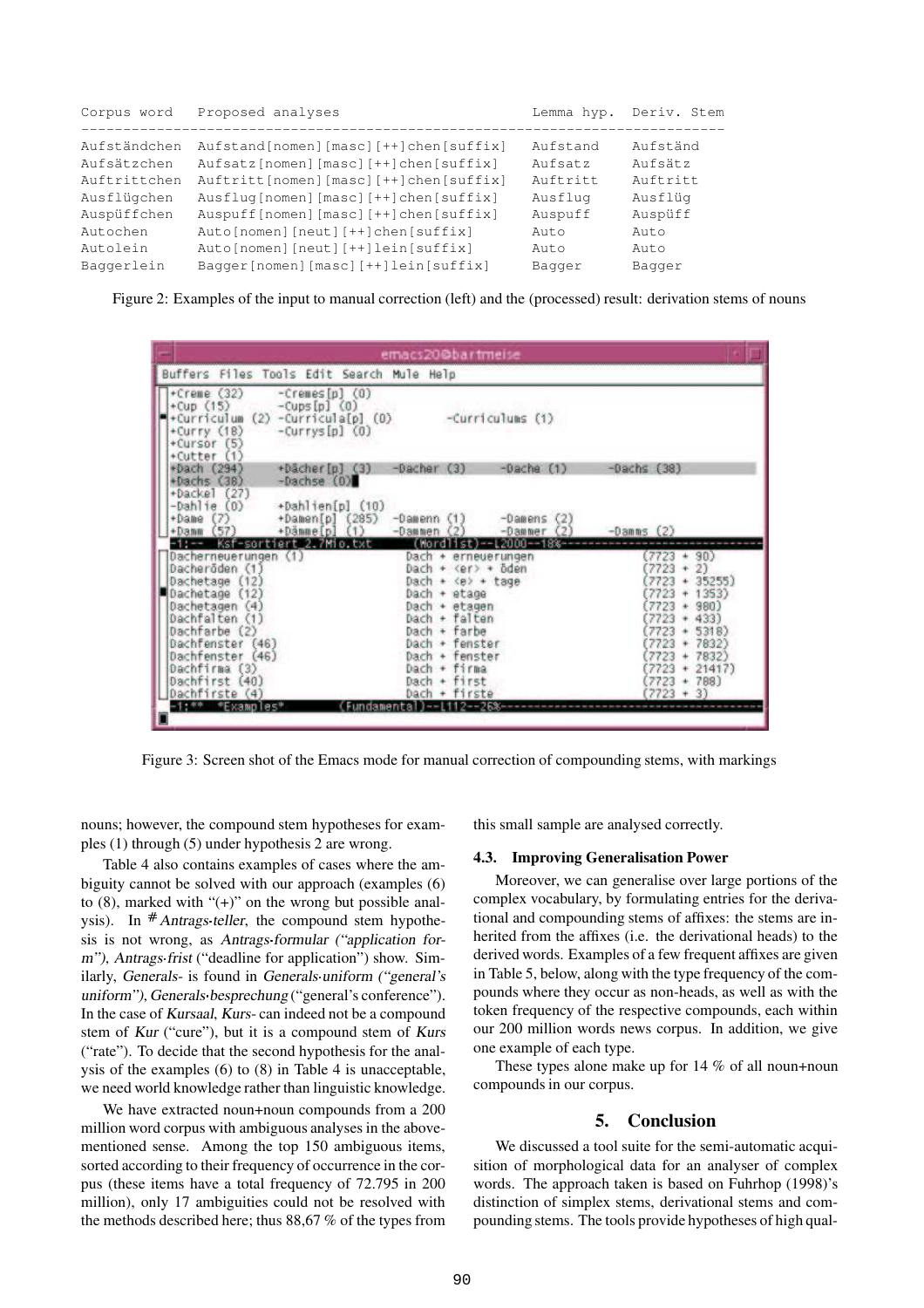| # | Lemma (paraphrase)                       | Hypothesis 1    | <b>Status</b> | Hypothesis 2     | <b>Status</b> |
|---|------------------------------------------|-----------------|---------------|------------------|---------------|
|   | Schriftsteller (writer)                  | Schrift steller |               | Schrift s teller |               |
| 2 | Bahnsteig (platform)                     | Bahn steig      | $+$           | Bahn s teig      |               |
| 3 | Wohnungsamt ("housing office")           | Wohnung s amt   | $+$           | Wohnung samt     |               |
| 4 | Kulturetat (culture budget)              | Kultur etat     | $\ddot{}$     | Kultur e tat     |               |
| 5 | Machterhaltung ("preservation of power") | Macht erhaltung | $\ddot{}$     | Macht er haltung |               |
| 6 | Antragsteller (proposer)                 | Antrag steller  | $\ddot{}$     | Antrag s teller  | $(+)$         |
|   | Generalstand ("general's position")      | General stand   | $\ddot{}$     | General s tand   | $(+)$         |
| 8 | Kursaal ("hall in a spa")                | Kur saal        | +             | Kurs aal         | $^{(+)}$      |

Table 4: Examples of ambiguities at the level of compound component identification

| Simplex    | Type f | Token f | Derivation        | Examples     | Compounding  | Examples         |
|------------|--------|---------|-------------------|--------------|--------------|------------------|
| stem       |        |         | stem              |              | stem         |                  |
| -ung       | 36.876 | 412.993 |                   |              | -ungs-       | Bildungslücke    |
| -heit      | 2.888  | 43.556  | -heit-            | einheitlich  | -heits-      | Einheitsessen    |
| $-(t)$ ion | 12.586 | 108.691 | $-(t)i\ddot{o}n-$ | Funktiönchen | $-(t)$ ions- | Funktionsumfang  |
| $-ist$     | 1.651  | 8.452   | $-ist$            | linguistisch | -isten-      | Linguistenarbeit |

Table 5: Simplex, derivation and compounding stems of frequent derivational affixes

ity and make the manual checking relatively easy and efficient.

The approach is linguistically sound, in that it does not require us to assume the existence of linking elements the linguistic status of which is not very clear (are they morphemes, do they have a category, do they have selectional properties, etc.). In comparison with the rule approach (cf. section 1.3.), we expect that our approach will considerably reduce the number of ambiguities in the analysis of complex items (cf. Table 4).

It should be noted, however, that the rule approach and the subregularity approach produce at least reasonable results on a large portion of German compounds. From 21.424 compounds analysed with our tools, 43.22 % have a compounding stem which is identical to the simplex stem. Another 54.89 % have one of the nine linking elements -s-, -n-, -en-, -e-, -er-, -es-, -o-, -nen-, -ns-, -ien-, -ens-, and only less than 2% have elision and/or umlaut, possibly with linking elements (there is considerably more Umlautung in derivation). Thus, for a rough first analysis, a less sophisticated approach may be sufficient.

Our approach has, however, additional potential with respect to the analysis of neoclassical word formation. In line with the stem approach and with Lüdeling et al. (2002), we also assume the existence of two (or more) stems (called 'short' and 'long', for the moment) in neoclassical word formation. Thus, we note the stems demonstrand demonstrat-, to cover demonstr ieren, Demonstr ant, demonstr abel vs. Demonstrat ion, demonstrat iv. Such stems can again be acquired with the same principles and tools as shown, because of the selection preferences of neoclassical affixes. Acquiring a sizeable lexicon of stems for neoclassical word formation will be the next major application of the tool suite described here.

# **6. Acknowledgements**

This work has been developed in the context of the DeKo project, a research project funded in the time frame comprised between January 2000 and May 2001 by the Land Baden-Württemberg, in its Forschungsschwerpunktprogramm.

The authors would like to thank Anke Lüdeling who has decisively contributed to the modelling approach adopted here, and to Julia Weidenkaff and Gerhard Kremer who did the manual checking work and influenced the form which the acquisition process took by commenting on earlier versions.

# **7. References**

- Baayen, Harald (1991). "Quantitative Aspects of Morphological Productivity." In G. Booij and J. v. Marle, eds., Yearbook of Morphology 2, 109 - 150. Foris, Dordrecht.
- Baayen, Harald (2001). Word Frequency Distributions. Kluwer Academic Publishers, Dordrecht, 2001.
- Domenig, Marc and ten Hacken, Pius (1992). Word Manager: <sup>A</sup> system for Morphological Dictionaries. Olms, Hildesheim.
- Fuhrhop, Nanna (1998). Grenzfälle morphologischer Einheiten. Stauffenburg-Verlag, Tübingen.
- Hausser, R. (1996). Linguistische Verifikation. Dokumentation zur Ersten Morpholympics <sup>1994</sup>. Max Niemeyer Verlag, Tübingen, 1996
- Koskenniemi, K. and Haapalainen, M.: "GERTWOL Lingsoft Oy", in (Hausser 1996): 121-140.
- Langer, Stefan: "Zur Morphologie und Semantik von Nominalkomposita", in: (Schröder et al. (Ed.) 1998), 83-96
- Lüdeling, Anke and Schmid, Tanja and Kiokpasoglou, Sawwas: "Neoclassical word formation in German", in: Yearbook of Morphology <sup>2001</sup>, to appear 2002
- Lüdeling, Anke and Fitschen, Arne: "An integrated lexicon